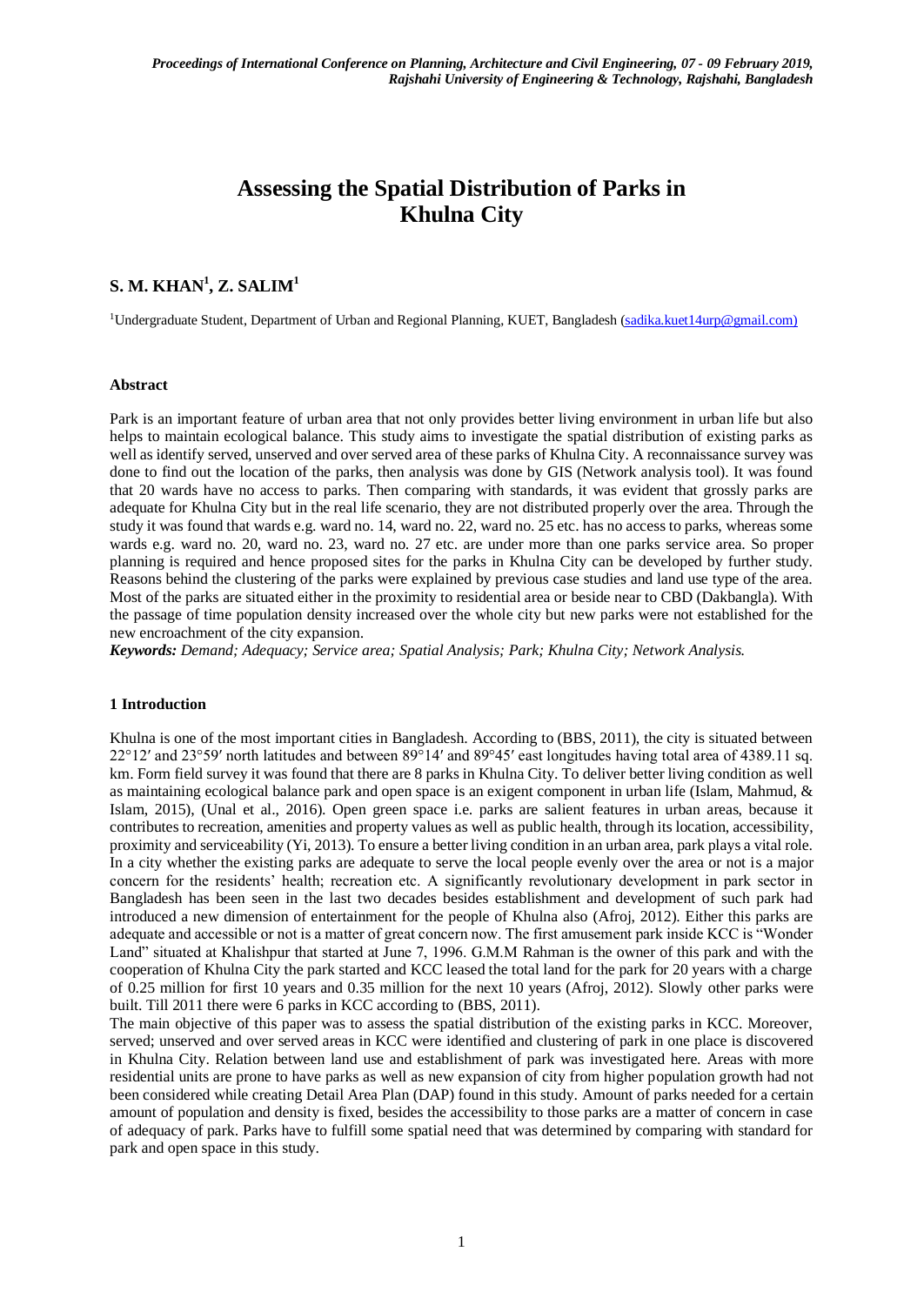### **2 Literature Review**

According to World Health Organization per city dwellers there should be at least 9 square meters of green space to ensure better life in a city. Any city requires 25% open space or park for enough fresh air and sustainable ecosystem (Islam, Mahmud, & Islam, 2015). Adequacy of the parks means whether the existing parks provide accessible, interesting and good service to the city people along with an equal distribution of the influence radius over the city. So here comes a factor that is service area of a park; that is related with served area; over served and unserved area with network analysis. This work can be done by service area analysis of the parks by buffer, multiple ring buffer, network analysis too with GIS.

Numerous studies had been conducted over time on spatial distribution of park using GIS. Among them some of relevant studies are shown in a chronological order here. With the ideas of accessibility and access chance (Bach, 1980) made the location-allocation model that targeted on following the reduction of collective friction of area. (Lucy, 1981) additionally, highlighted equity in locating public facilities and conferred a few sub-concepts that embrace equality, need, demand, preference, and willingness-to-pay. With regard to equality but, a correct limit of distance is required as a result of a strict or good equality of distance to physical facilities is not possible to realize (Lucy, 1981). (Talen & Anselin, 1998) had assessed spatial equity in their study. (Nicholls, 2001) conducted network analysis in GIS. Since neighborhood park is within the walking distance he used a small radius distance and actual travel distance had been calculated along the streets to local park. (Oh & Jeong, 2007) evaluated the spatial distribution of parks in the five sub-regions of Seoul in terms of serviceability indices i.e. service area ratio, service population ratio, and service floor area ratio. Study results indicated that, the total service area of the urban parks identified by network analysis was 249 square km, which was approximately half of the service area analyzed by the conventional simple buffering method (Oh & Jeong, 2007).

In another study in recent year by (Unal et al., 2016), it was shown that the Cukurova district form shows uneven distribution of neighborhood parks in terms of park spatial sufficiency and accessibility potentials. Service area of 500 m for neighborhood parks is required, but there is no attention given to the minimum field size with respect to population density (Unal et al., 2016). In this paper GIS based analysis has been done along with a reconnaissance survey. The existing parks of Khulna City was under consideration.

## **3 Methodology**

#### **3.1 Study Area**

In this study, Khulna city was defined as study area to assess the spatial distribution of parks. A reconnaissance survey was performed to find out the locations of parks within Khulna city due to unavailability of data. The existing parks within Khulna city with their location is enlisted below:

| <b>Name of the Park</b>             | Location                  |  |  |
|-------------------------------------|---------------------------|--|--|
| 1. Wonder Land Park                 | Khalishpur                |  |  |
| 2. Khulna Navy Colony Children Park | Refugee Colony            |  |  |
| 3. S.S. World Amusement Park        | Outer Bypass Road, Khulna |  |  |
| 4. Solar Park                       | Sonadanga R/A             |  |  |
| 5. Shahid Hadis Park                | DakBangla Mor             |  |  |
| 6. Jatishongha Park                 | <b>Shantidham More</b>    |  |  |
| 7. Lenear Park                      | Gollamari                 |  |  |
| 8. Golokmoni Park                   | Khulna Press Club         |  |  |

Table 1. Location name and name of the existing parks in Khulna City; Source: Author,2018

#### **3.2 Network Analysis**

Network analysis is basically used in analyzing of water distribution, stream flows, and traffic flows where centers, links, nodes and impedance are key issue in analysis (Oh & Jeong, 2007). To assess spatial distribution, it is must to connect traffic flow with that feature. In this regard, network analysis tool is very useful and realistic approach to determine the spatial distribution of parks.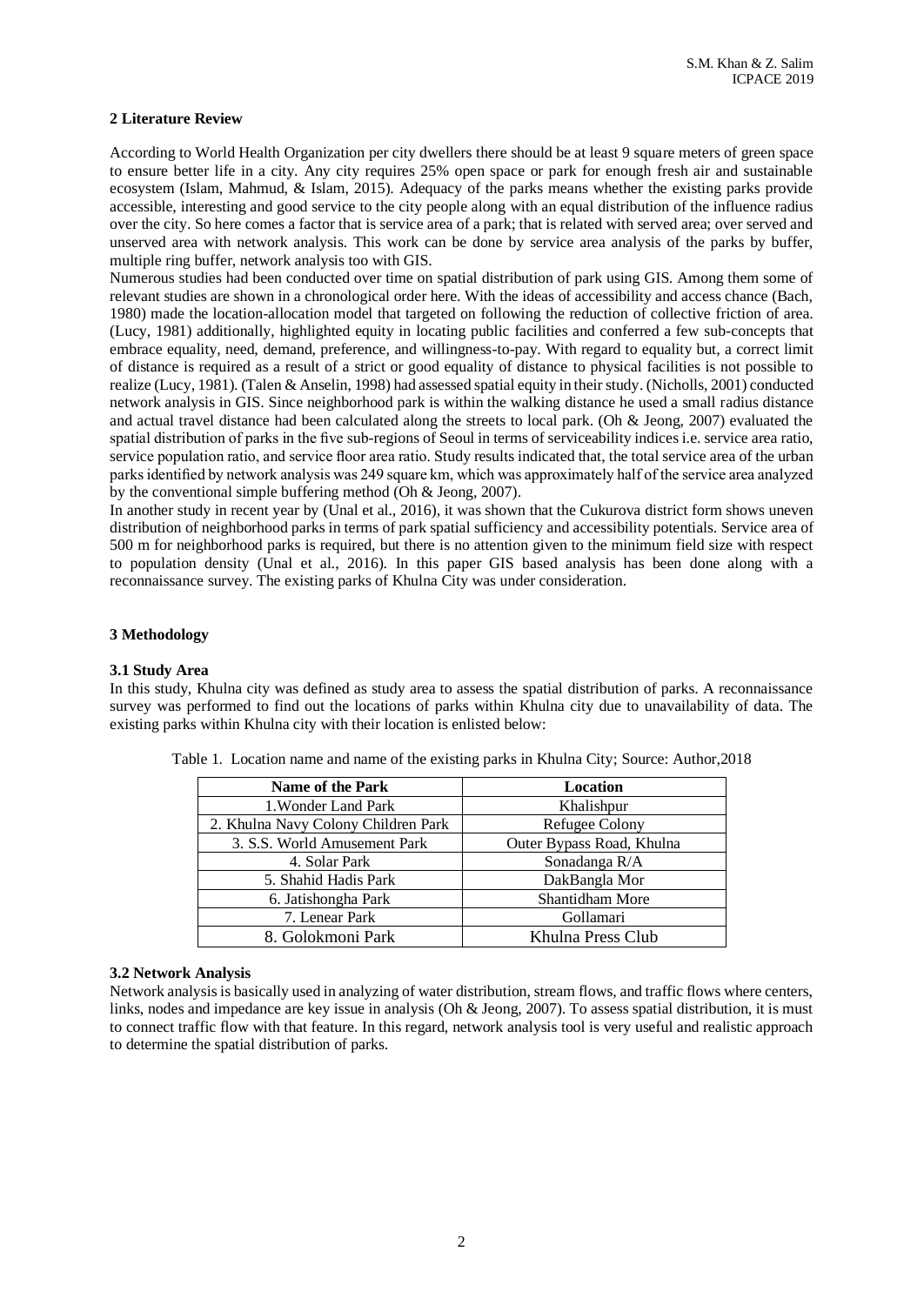

Figure 1. Study area map; Source: Author, 2018.

# **3.2.1 Maximum Distance**

There are number of standards used for maximum distance to access a nearby park. According to (Lucy, 1981), (Perry, 1966), parks and playground should be within a 400m radius surrounding a primary school as the center. According to the recommendation of NRPA, maximum distance for park accessibility is 0.5 mile (Gold, 1973). In this study, maximum distance was set at 0.5 mile.

# **3.2.2. Working Procedure**

After setting maximum distance, network analysis was initiated to find out the spatial distribution of parks. A network dataset was created from existing road line features of Khulna city using network analyst tool in ArcGIS 10.5. After that the network dataset was solved by loading location of parks as well as setting tolerance distance of 0.5 mile from which the service area of each parks were found out. Each service area polygon was defined as both served and over served areas. To find out which wards of Khulna city were served, over served and unserved, overlay tool was used to segregate each polygons on basis of spatial status. Finally, ward-wise spatial distribution was found out from intersecting ward boundary with identified three polygons (Served Areas, Overserved Areas, Unserved Areas).

## **3.3 Analysis Standard and estimation indices**

To find out the efficiency of park service, service area ratio was calculated which is the percentage of service area within the area of analysis excluding park areas. High service area ratio indicates good accessibility to parks as well as good services of parks and low service area indicates less accessibility to parks as well as poor services of parks for a specific location. A formula is used to calculate service area ratio which is below:

Service area ratio  $%$  = (Service area by Parks) / (Total Area-Park area)  $*100$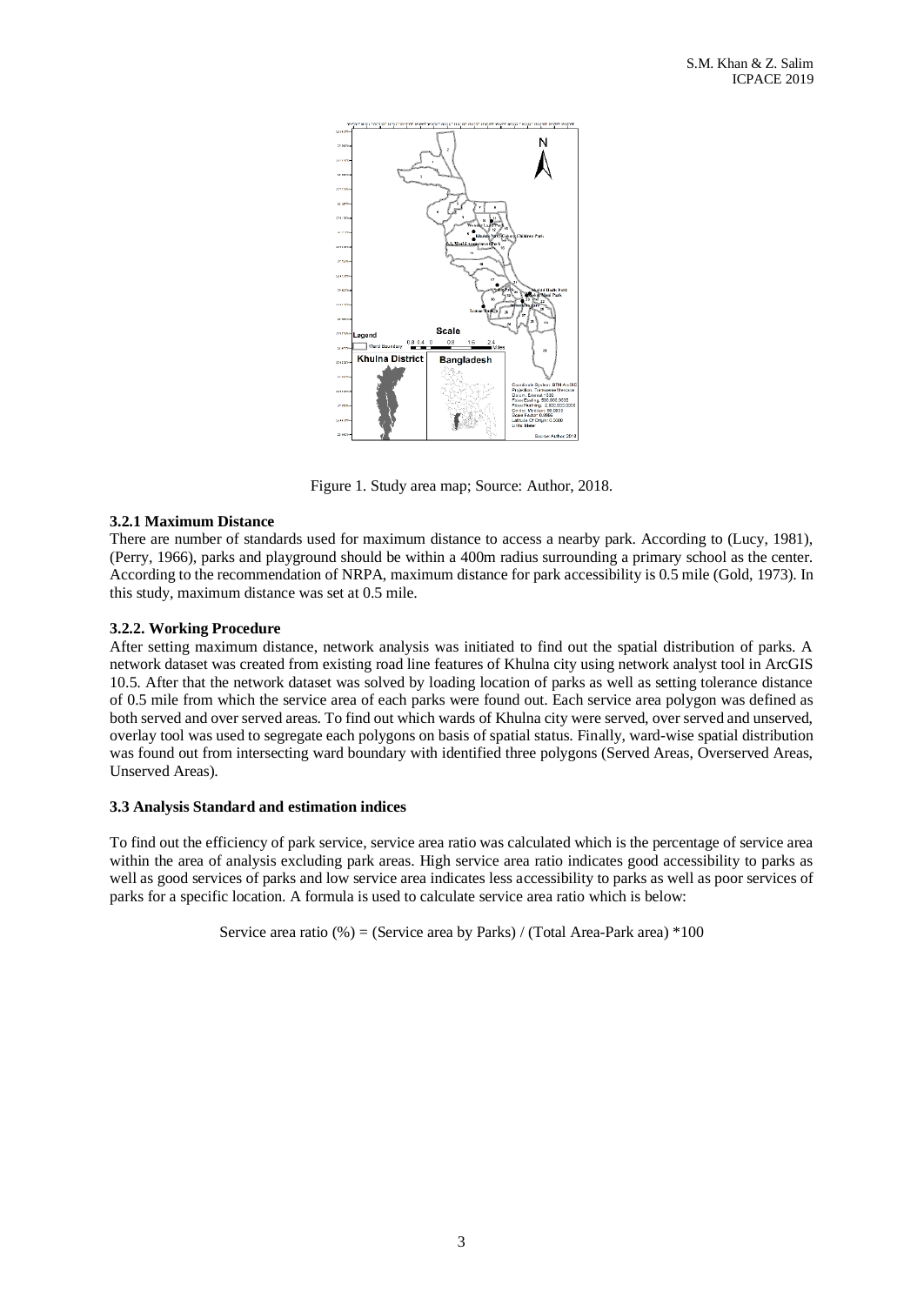

Figure 2. Working Procedure of Network Analysis; Source: Author, 2018.

## **4 Results and Discussion**

Subsection Service areas of existing parks were analyzed by employing the network analysis method.

## **4.1. Service Area Analysis**

Total Khulna city area was about 46.05 sq.km and service area of parks was found about 2.52 sq.km. which is about 5.55% of total area.

Table 2. Served, over served and Unserved Area of Khulna City; Source: Author, 2018.

| <b>Spatial Status</b> | Area            |  |  |
|-----------------------|-----------------|--|--|
| Served (sq. m)        | 2103702.184198  |  |  |
| Over Served (sq. m)   | 205684.662268   |  |  |
| Unserved $(Sq. m)$    | 42785343.930575 |  |  |



Figure 3. Spatial Distribution of Parks; Source: Author, 2018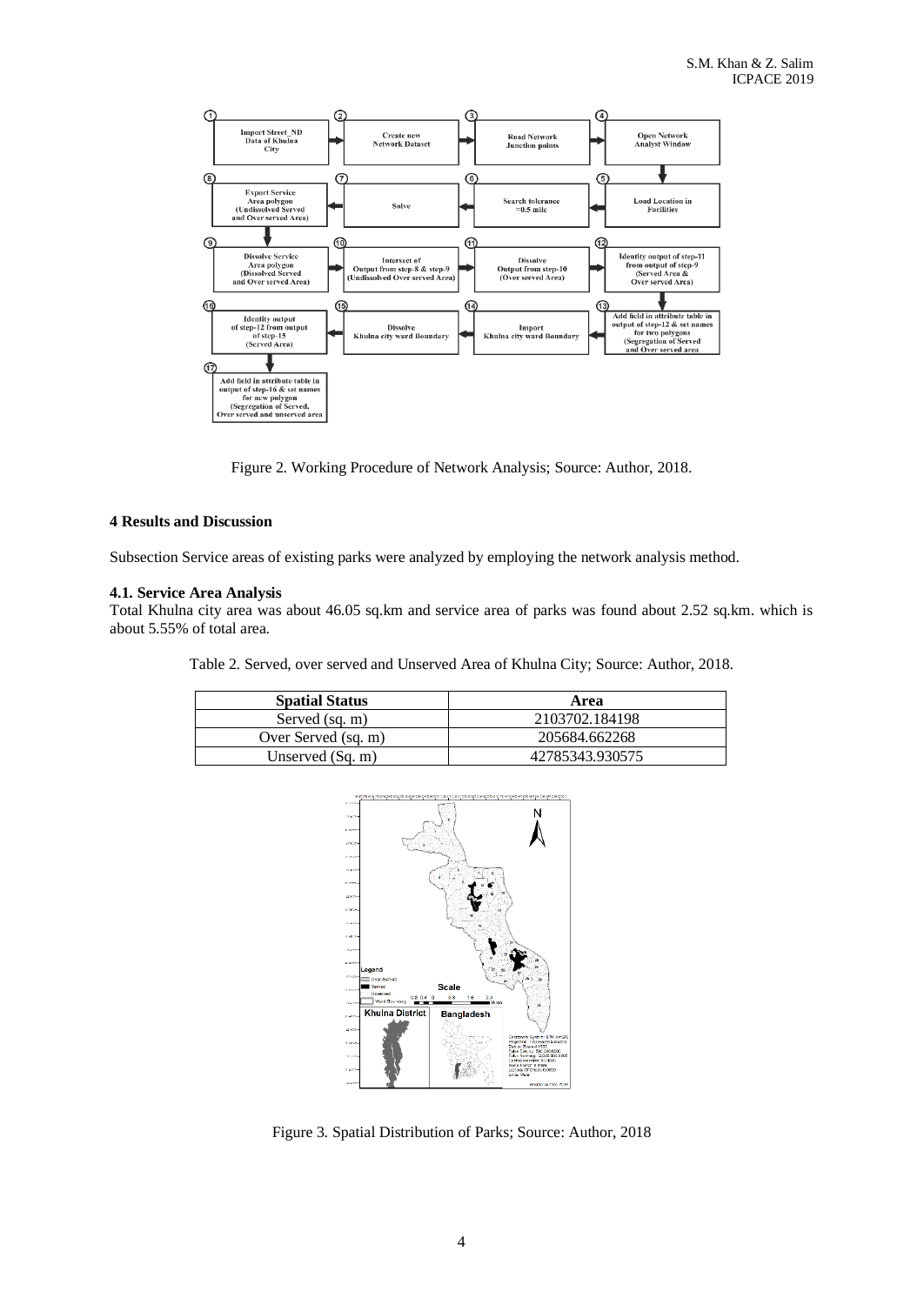From figure-03 it was evident that overserved area was very negligible which was about 0.45% of total area shown in figure 04, indicates that parks are located keeping a distance from one to another. It was a matter of concern that 94.45% of total area of Khulna city was remain unserved on perspective of park services.



Figure 4. Spatial Distribution of Parks of Khulna City; Source: Author, 2018.

## **4.2 Service Area Ratio**

The service area ratio was found about 4.57% which indicates that parks were not well provided. Park area ratio, park area per capita was also calculated besides service area which was interpreted in table 03.

| Region     | Area  | Population | Number   | Park Area          | Park Area    | Park Area Per  | Service Area |
|------------|-------|------------|----------|--------------------|--------------|----------------|--------------|
|            |       |            | of Parks | (km <sup>2</sup> ) | Ratio $(\%)$ | Capita $(m^2)$ | ratio $(\%)$ |
| <b>KCC</b> | 46.05 | 884445     |          | 0.11               | 0.24         | 0.12           | 4.57         |

# **4.3 Comparison between Standard and Result**

According to World Health Organization (WHO), minimum nine square meters of open green space per urban dweller is mandatory. Besides, by comparison, per capita 20 square meters is the minimum suggested by Leadership in Energy and Environmental Design for Neighborhood Design (Govindarajulu, 2014). According to Bangladesh Population Census 2001, Bangladesh Bureau of Statistics, total Population of KCC is 884445 that indicates 1.44 sq. km per inhabitant. Though it seems like there is enough park in KCC but there is no proper distribution of these parks. Some wards have no park where some have access to 2 or 3 parks. No proximal park was found (Distance estimated=0.5 mile) at several wards which were ward no: 1, 2, 3, 4, 5, 6, 7, 8, 13, 14, 15, 16, 22, 25, 26, 27, 28, 29, 30, 31. It is evident that there was improper distribution of parks in KCC.

# **4.4 Land uses and urban park locations classification**

Khulna city is one of the third largest city of Bangladesh. Due to rapid urbanization population density was increasing day by day which consequences the decrease in open spaces and park areas. From figure-05 The major land uses in Khulna city were commercial activity, community services, government services, manufacturing and processing activity, residential and service activity where residential occupied the most, about 75.20%.



Figure 5. Major land uses of Khulna City; Source: Author, 2018.